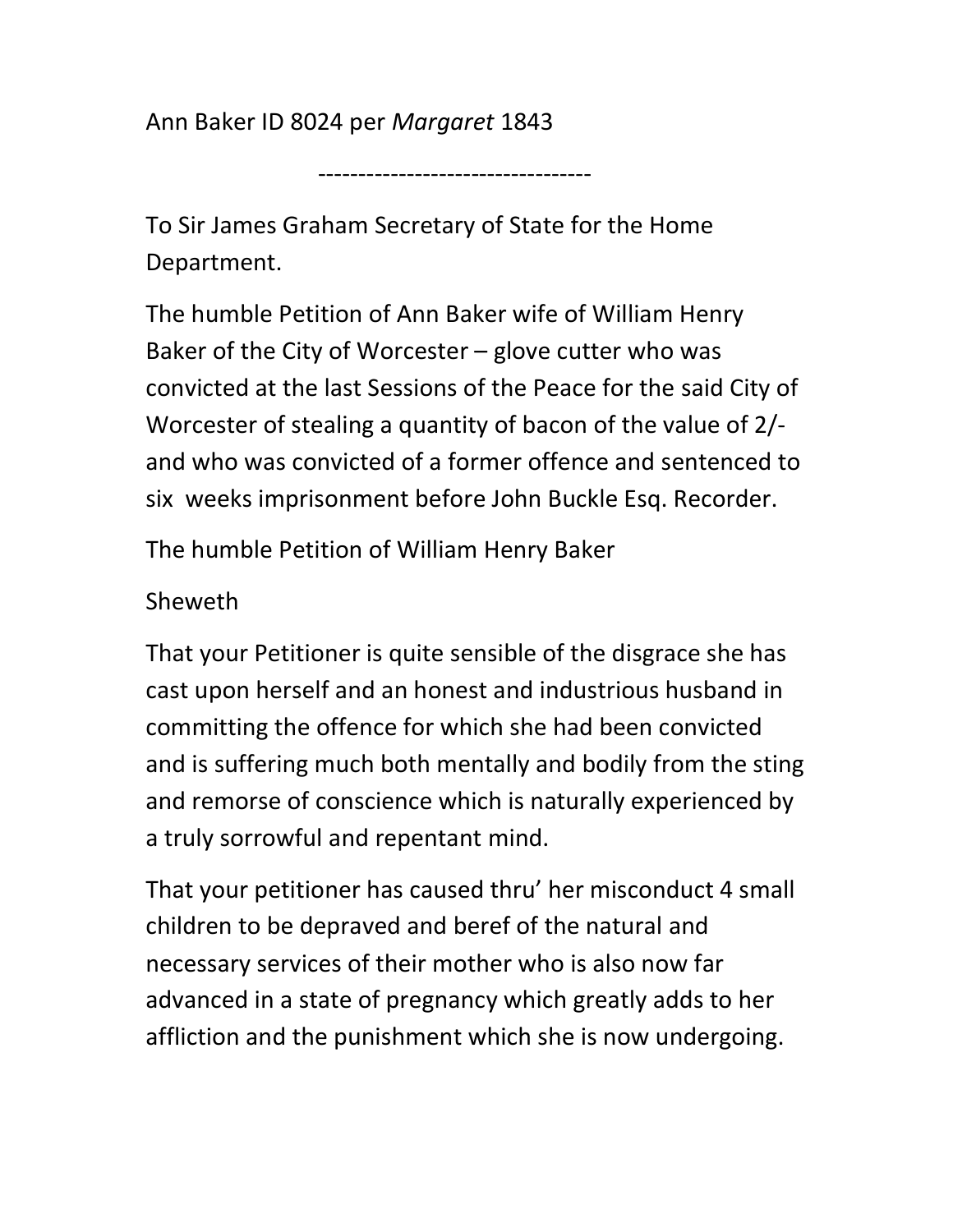That your Petitioner will ever hereafter endeavour by walking in the path of honesty and rectitude to regain that character which she had now unfortunately forfeited.

Your Petitioner therefore most humbly and penitently pray as well on her own behalf as on the behalf of her hapless infant children a commutation of her sentence and particularly that she may not be sent out of this country. That you may be pleased to take her case into your consideration and exercise such share of clemency and mercy towards her as to you may appear proper and the end of Justice satisfied.

That your Petitioner William Henry baker is an honest and industrious man and worked hard for his bread. That he had been in his present employers service Mr John Redgrave of the City of Worcester a Glove manufacturer upwards of 8 years. That your Petitioner having lost the services of his wife, and 4 small children the duties of their mother has rendered your Petitioner less able to support them by reason of extra expense being incurred in paying other persons to take care of them, the eldest being 9 and the youngest only 2 years of age, but which duties cannot and are not performed like that of a mother.

Your Petitioner therefore do hope and most humbly and earnestly prays that you will be pleased to consider and as far as to you may seem just to grant the prayer of the Petition of his unfortunate wife and commute the sentence passed upon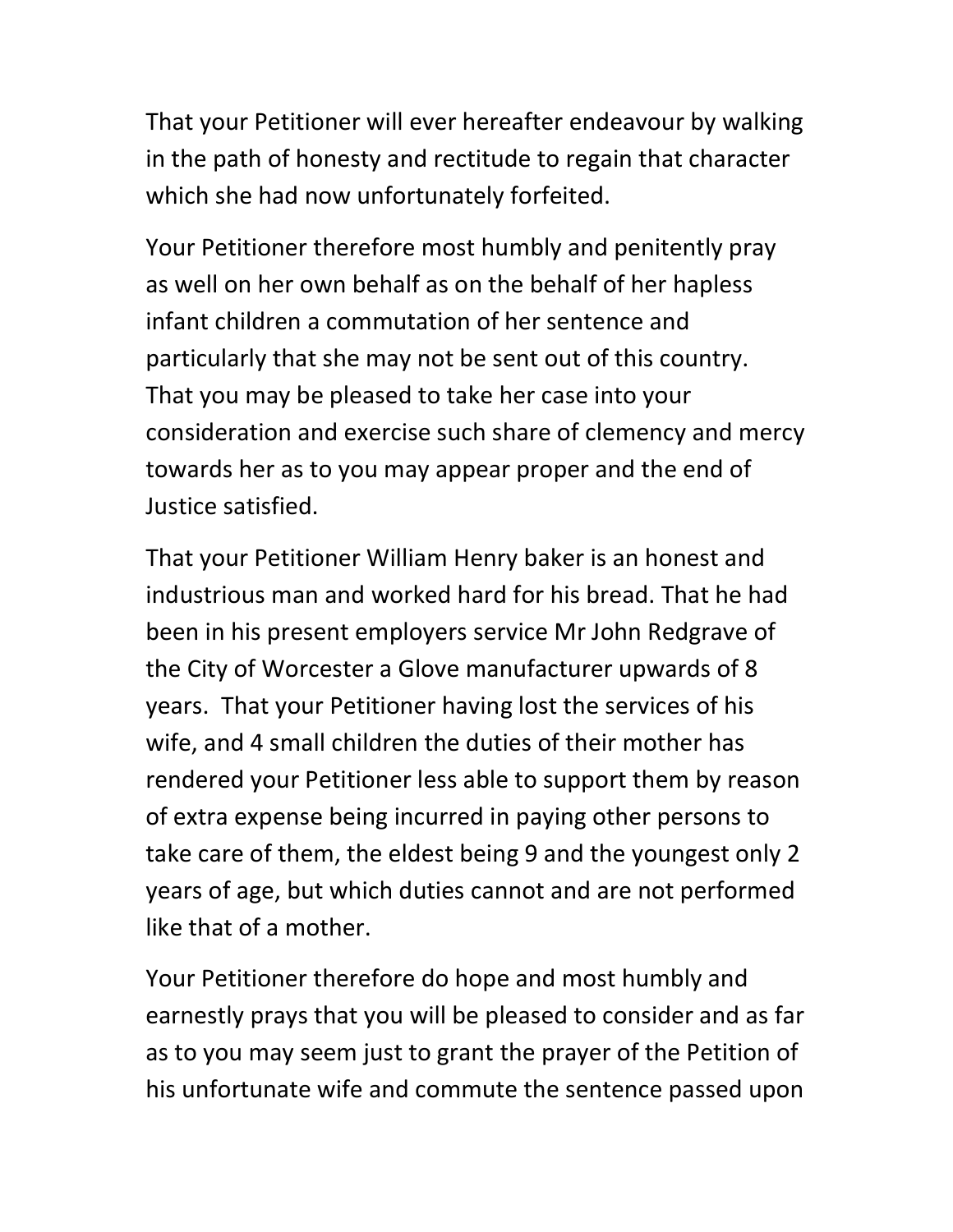her to such a period of imprisonment as to you in your wisdom may seem meet and proper.

And your Petitioner will ever pray.

-----------------------------------

We whose names are here unto subscribed the Clergy, Gentry and inhabitants of the City of Worcester do believe that the above named Petitioner William Henry Baker to be an honest and industrious man. That we pity the situation in which himself and small family are now placed that under such circumstances. We do consider the above Petition worthy the attention of the State.

B Davies – Minister of the Church

Henry Harris – Prosecutor

Thomas Barnsley

John Davies – Rector of St Clements Church Worcester

And 10 other signatures.

----------------------------------------

15<sup>th</sup> September 1842

To the Right Honourable Sir James Graham

Sir

We beg to request a commutation of the sentence passed on Ann Baker at our last Midsummer Sessions of transportation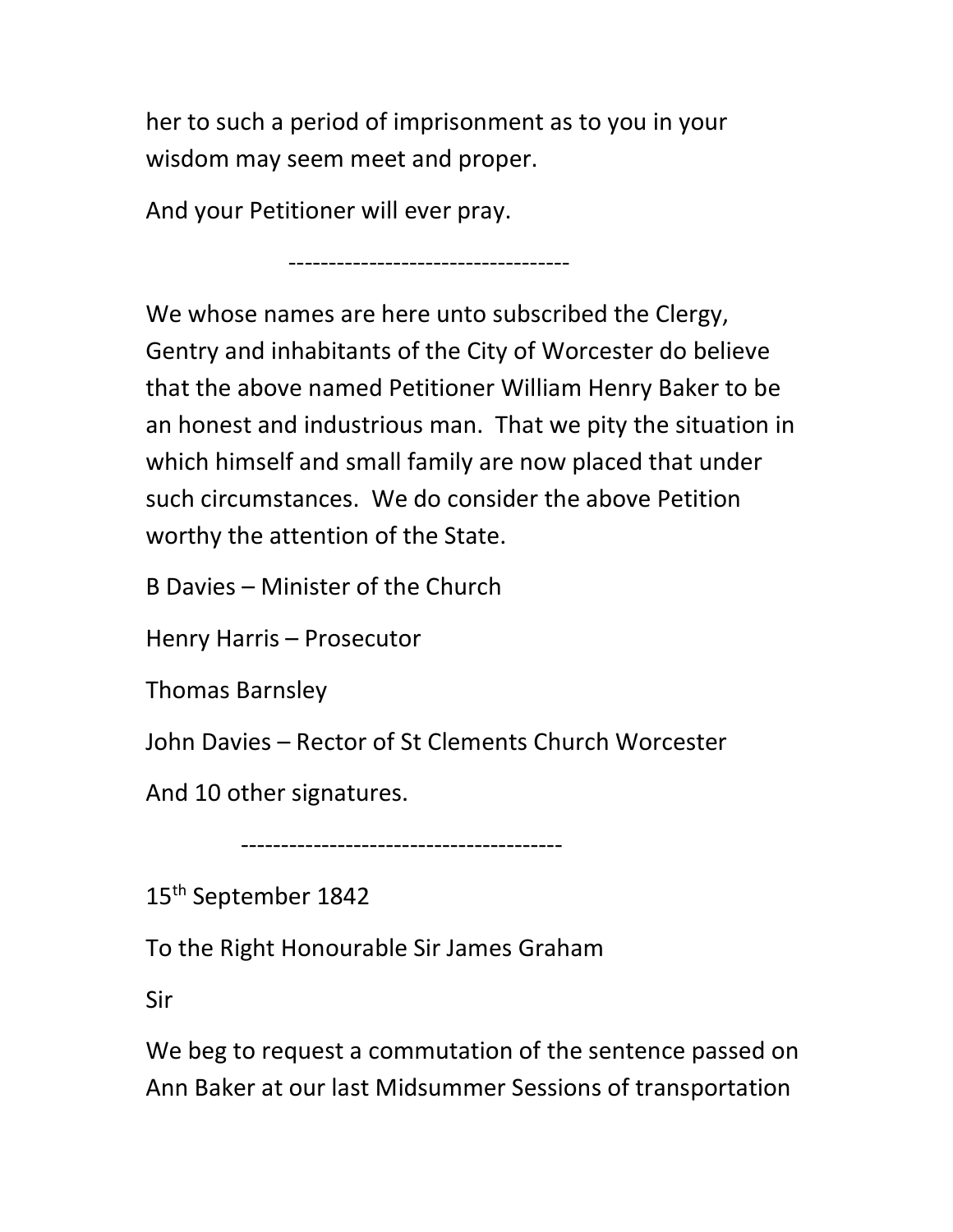for seven years to confinement in the Millbank Penitentiary at the time of her conviction she was the mother of four children and she has given birth to another this month. The Governor reports favourably of her conduct in the Gaol and she appears to have felt deeply the enormity of her offence and the anguish of mind she has brought upon her indignant husband , who is evidently sinking under the prospect of separation, and therefore humbly implores the clemency of the Crown may be extended to his wretched wife by permitting her to remain in this country, the poor man feels he cannot long survive her removal from it, and the orphanage of his unoffending children consequent thereon completely overpowers him, he hopes and believes the discipline of the Penitentiary will work an effectual reformation in his unhappy wife, and that she will thereby have an opportunity of retrieving in some measure her forfeited character and be enabled to perform a mothers duty to her offspring.

After careful inquiry we can bear testimony to the excellent character of the husband for honesty, sobriety and industry; and we are of opinion that if the sentence of transportation is carried out he will inevitably sink under the pressure of his feelings for these reason and believing his hopes of the convicts reformation are not entirely groundless we venture to recommend the case to your favourable consideration, a recommendation in which we believe the Recorder will readily acquiesce.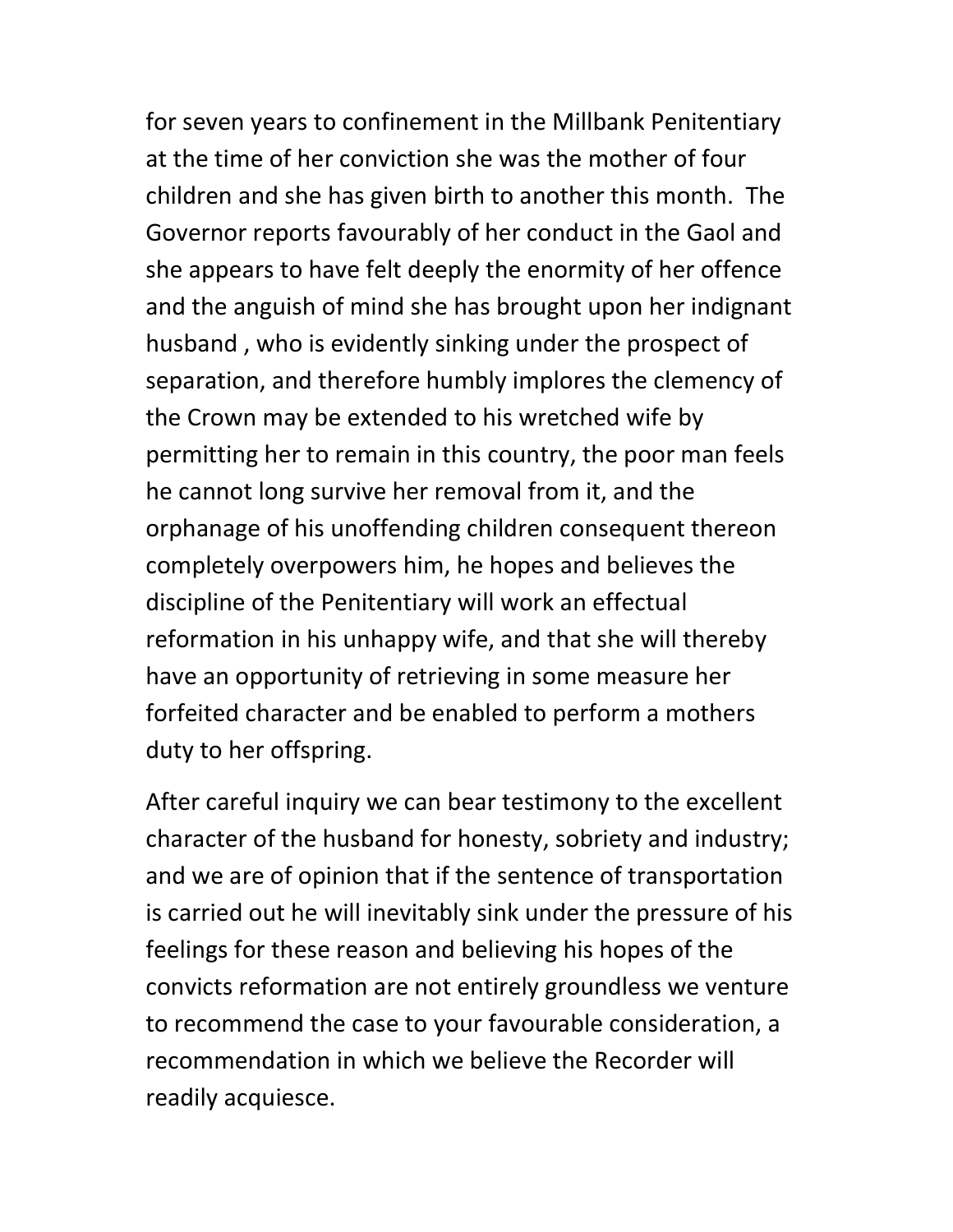We have the honour to remain

Sir

Your most obedient servants

Edward Evans

M Pierpoint

Visiting magistrates of the County City and Borough Gaol

---------------------------------------------------------------------------------

Ann Baker aged 34

Worcester City Sessions July 1842

Stealing bacon

7 years transportation

Series – HO 18

Piece Number - 85

Gaol Report – A common thief of drunken habits, convicted before and 3 times charged with a felony but forgiven.

-----------------------

Husband prays on account of her 4 children she may not be sent abroad.

-----------------------------

Transport – GG